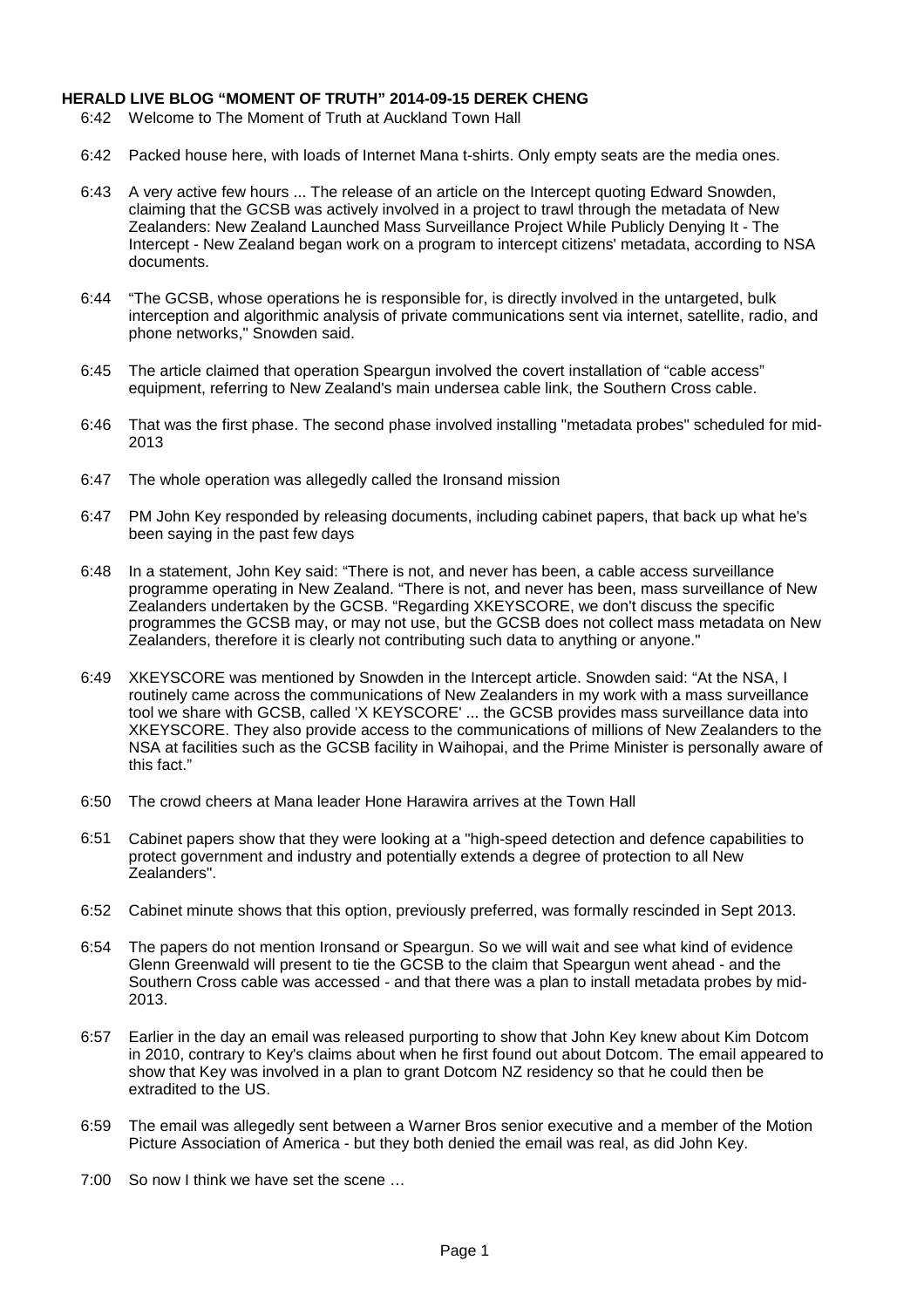- 7:00 Laila Harre, Bob Amsterdam, Glen Greenwald and K Dotcom walk out onto the stage. Standing ovation from some. Loud cheers and whistles.
- 7:00 Here we go!
- 7:01 "Tonight we welcome the world to the Auckland Town Hall. We are meeting at the democratic centre of NZ's largest city, and we are here to celebrate and protect out democracy" - Laila Harre
- 7:02 Long cheer as Harre introduces Greenwald. Foot stomping. And again as Bob Amsterdam is welcomed.
- 7:02 Julian Assange smiles via video link!
- 7:02 Kim Dotcom blows a kiss to the crowd. Thumbs up to the crowd.
- 7:04 Laila Harre talks about the political and economic independence in the digital age. Talks about the Treaty of Waitangi, women's suffrage, winning the 40-hour week, the first voters to demand a welfare state, protesting French nuclear testing and South African apartheid
- 7:05 "It is we, NZ, who declared ourselves nuclear free, house by house, town by town, and forced out Govt to follow suit." - Harre
- 7:05 "It is those movements, those victories, that define more than anything else what it means to be a NZer." - Harre
- 7:05 Now it is our turn again.
- 7:06 "And perhaps another very special visitor" - Harre alludes to Ed Snowden, but where is he?
- 7:07 Harre now gives a resume of Greenwald, including his Pulitzer Prize.
- 7:07 Greenwald thanks everyone for coming and the Internet Party for inviting him.
- 7:07 "I am extremely excited to be here ... I've only been here for 96 hours, but it has been very eventful" Crowd chuckles.
- 7:08 Greenwald says there are 3 extraordinary things that have happened. Firstly, being publicly maligned by the Prime Minister with the most "adolescent epithets imaginable". Firstly called him a henchman, and this morning called him a "loser".
- 7:09 "Something I don't think I've been called since I was 14 years old." Greenwald
- 7:10 Greenwald says NZ is not the first Govt to attack him. "But in every other country ... it wasn't the head of state." Usually the head of state is concerned about "appearing dignified".
- 7:10 Greenwald says facetiously that NZ should be proud of a leader who has completely unburdened himself of dignity or statesman-like behaviour
- 7:11 "I'm not going to lower myself to the PM's level," Greenwald says ... a very unusual line he has never had to use before.
- 7:11 The second extraordinary thing: The first day, the PM for the very first time admitted that his Govt had in fact planned a programme of mass surveillance aimed at Nzers.
- 7:12 He said that was a stunning admission in the context of the 18 months of debate about spying laws. "A very intense debate .. over a new internet law that the Key Govt insisted upon enacting."
- 7:13 As this country was immersed in this very serious and sustained debate in surveillance ... he concealed from the citizenry, all of that time ... that his own Govt over many months was developing a programme of mass surveillance."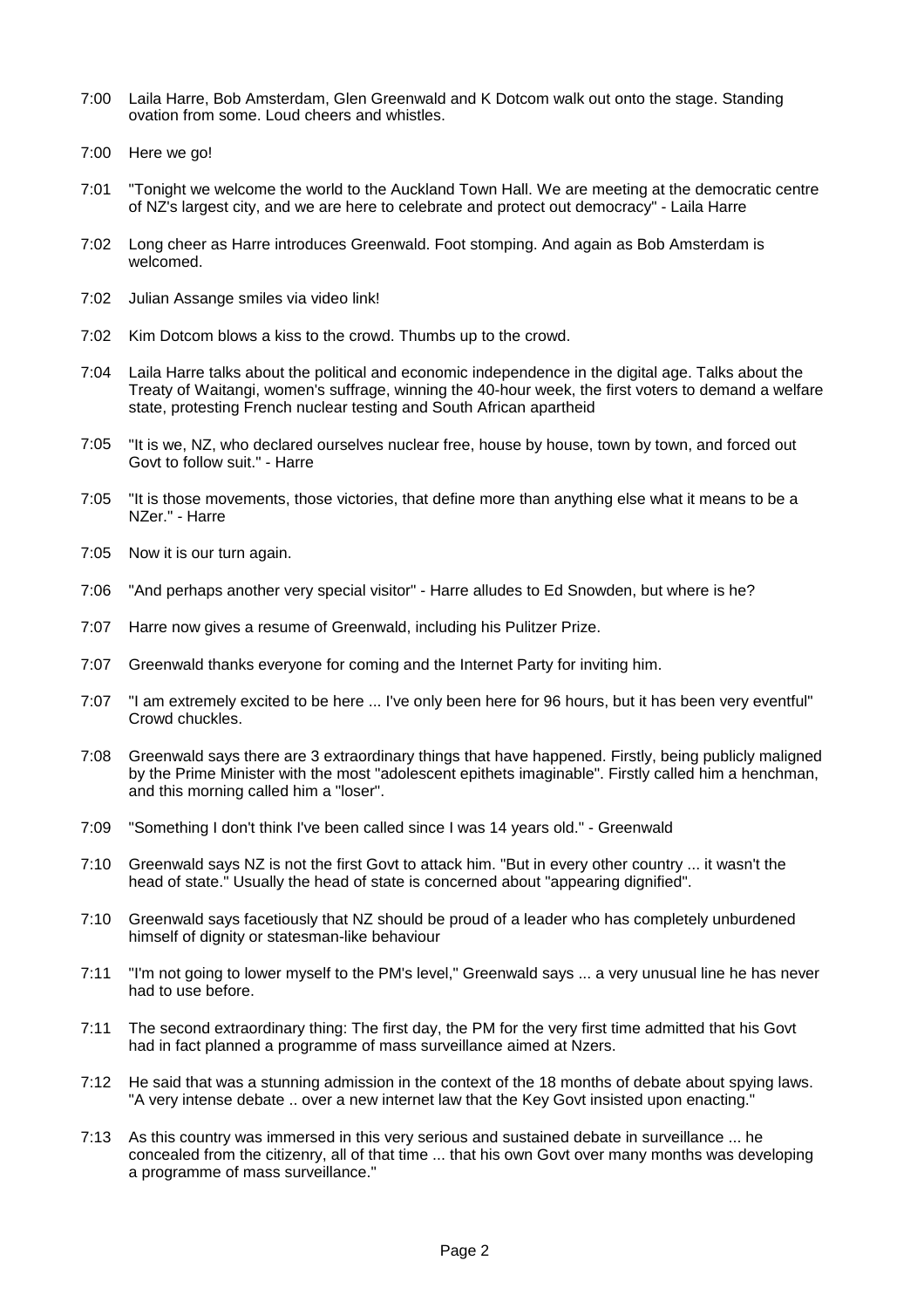- 7:14 Extraordinary event number three: The PM's vow that he would declassify information to prove that he is right. "The reason why If ind that so amazing ... " is that Govt's cannot declare information classified, unless disclosing that information would jeopardise public safety.
- 7:15 These documents that "he is now going to release, because he thinks doing so would be helpful to him politically." Key is only doing it for political and personal gain – Greenwald
- 7:16 Greenwald says the Key Govt either properly classified this info in the first place, and its release would harm public safety, or the info should never have been classified in the first place. Key should explain which of those two is correct.
- 7:17 Greenwald now defending the timing of his appearance in NZ, claims of interfering in the election and manipulate the outcome. "I promise you ... I have spent very little time the domestic political disputes that take place in NZ."
- 7:18 And he is not that interested in who sits in power in NZ. Greenwald said it is "frivolous" to suggest that he suddenly developed an "urgent desire" to influence NZ politics.
- 7:19 Greenwald now addressing being paid to come to NZ. Says he is not being paid at all, and his appearance fee is being donated to a charity.
- 7:19 "People who make accusations about other people's hidden corrupt motives ... are saying a great deal about themselves." - Greenwald
- 7:21 Greenwald says people who say other people cannot act on principle or conviction are usually "plagued by the pathology of soulessness", and they themselves have never acted on conviction or principle.
- 7:21 Says he wanted to come because of his journalistic instincts. "Mass surveillance is a serious menace to all sorts of important political values."
- 7:22 "I am thrilled that there is somebody in this country ... devoted to internet freedom and opposing mass surveillance." - Greenwald. Says he is proud to participate to reach as many people in the world.
- 7:23 Now we get to the substance...
- 7:23 "What really has been triggered by these disclosures is an awareness" ... of govts deceiving the public about things we have the most right to go
- 7:24 Greenwald says what makes this different is that no one needs to rely on someone's word. The NSA docs means we can see info that we were never meant to see.
- 7:25 Now the public can look at the information and decide for themselves what is true and what is false.
- 7:25 My very heroic source Edward Snowden
- 7:25 "People have different views of the actions that he undertook ... " Greenwald on Snowden
- 7:26 He is overwhelming considered a hero ... Even his harshest critics have not been able to say that anything he has claimed about surveillance is either unreliable or untrue.
- 7:27 Greenwald says there are three primary areas where the Key Govt has deceived. "I don't make those accusations lightly ... I can categorically and with great confidence say that it is (true)"
- 7:28 First area are his statements in the past four days, about the plan to engage in mass electronic surveillance aimed at NZers. He said it was only a proposal, simply an idea ... it never got implemented because Key pulled the plug because it went too far.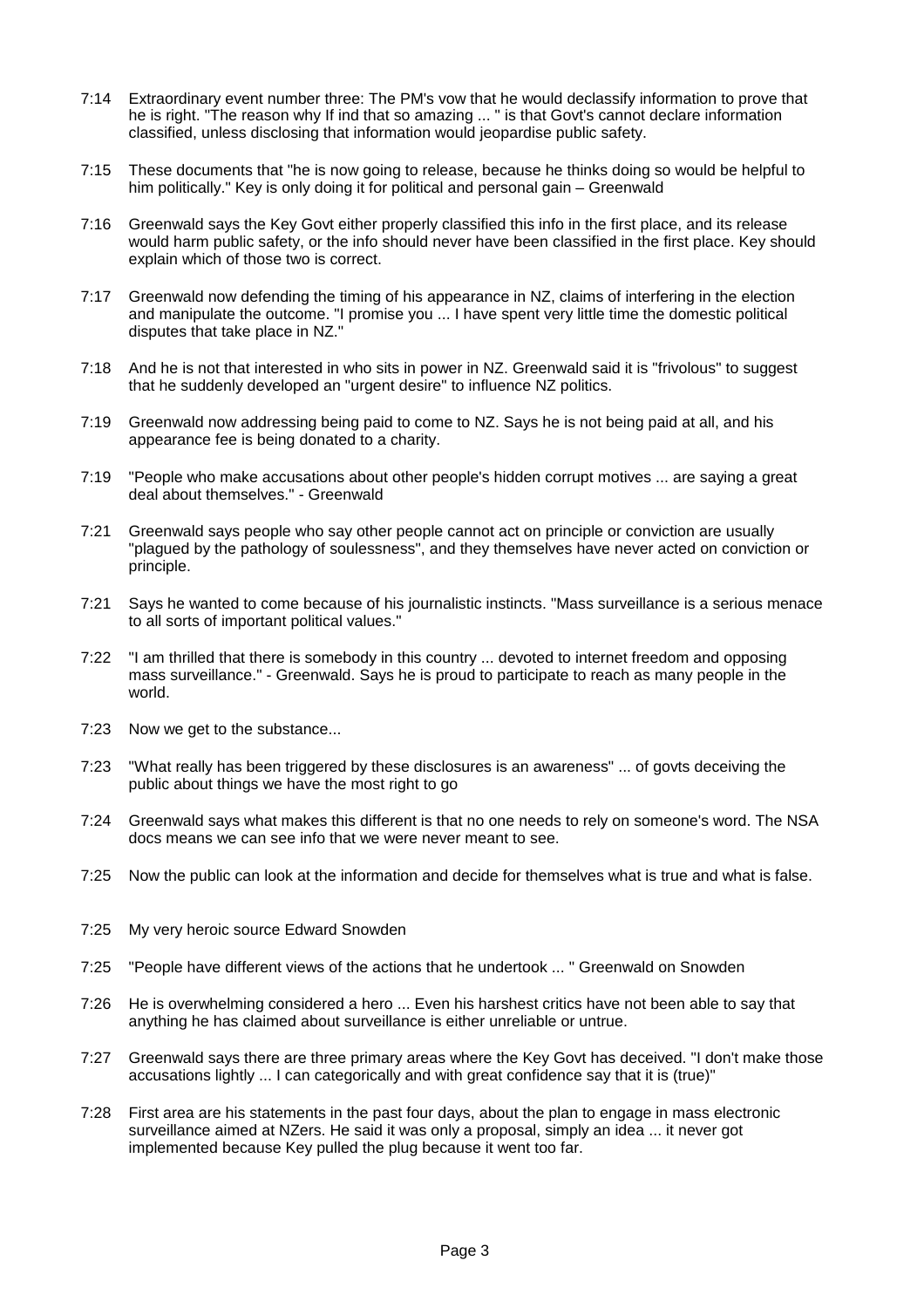- 7:28 Greenwald says his evidence shows the NSA discussing internally the project and what its status is. The project was labelled as "underway" by the NSA. Not in development or as a proposal, but "underway.
- 7:29 "Project SPEARGUN underway" - Oct 2012, internal top secret document about the GCSB produced by the NSA - on the slide
- 7:30 Next slide: NSA partner activities about access to data - it says "NZ: Partner cable access progam achieves phase 1"
- 7:30 For PM to say it was a mere proposal ... "that is an outright falshood. This was a programme that was officially embraced and adopted ... and steps taken to bring it into reality". - Greenwald
- 7:31 Greenwald now talking about the new GCSB bill last year, passed by 61-59 votes last August, which saw a lot of civic engagement.
- 7:31 Greenwald says that J Key repeatedly said that the bill did not give extra powers or allow mass collection of metadata …
- 7:32 "Internally however, the Key Govt was saying exactly the opposite." They needed a new law to enable mass surveillance.
- 7:33 NZ: "GCSB's cable access program SPEARGUN Phase 1; awaiting new GCSB Act expected July 2013; first metadata probe mid 2013" - New slide
- 7:34 Any programme of mass surveillance would have been illegal when the Govt was looking into a proposal for mass cyber security. Greenwald says the only answer possible to explain this was that they were expecting the law to change. "That was exactly what he denied the law would do over and over again to get the law enacted."
- 7:35 The article on the Intercept quotes Edward Snowden's first hand experience of interacting with enormous amounts of metadata about NZ citizens ... much of which is processed by the GCSB. Exactly what John Key promised he would resign over - Greenwald. Big crowd applause.
- 7:36 "I am here a a journalist. I am not in support of or in opposition to any political party ..." but to scrutinise Govt claims. Greenwald questions again why PM only now revealing to NZ the plan for mass cyber protection
- 7:37 "Those are a lot of Qs that I hope NZ journalists confront him with in the next 5 days leading up to the election." Greenwald on Key
- 7:37 "Bring back Sean Plunkett" says Laila Harre. [edit She actually said "Beat that Sean Plunket!"]
- 7:38 Laila Harre now talking about Edward Snowden. "Without Edward Snowden, the world may not have learned the extent" of global surveillance. Are we about to see Snowden?
- 7:38 And here is he a standing ovation
- 7:39 Standing ovation and lots of loud cheering, sustained ... whistles and screams.
- 7:40 Blue jacket. black shirt. Black background ... Snowden smiles and talks about the denial of mass surveillance. "But you know there are actually NSA facilities in NZ that the GCSB is aware of ... and one of them is in Auckland. Another one is in the north of the country ... I'll leave it there."
- 7:41 Being interviewed by Greenwald now.
- 7:42 Snowden talks about his NSA experience. "When the PM is making these statements about there is no mass surveillance ...When the bulk collection of private citizens' communications ... waht you order online, who you talk to ... when these things are collected by any arm of Govt.. that is a violation of rights not on a national level, but on a human level ... that are given to us by nature."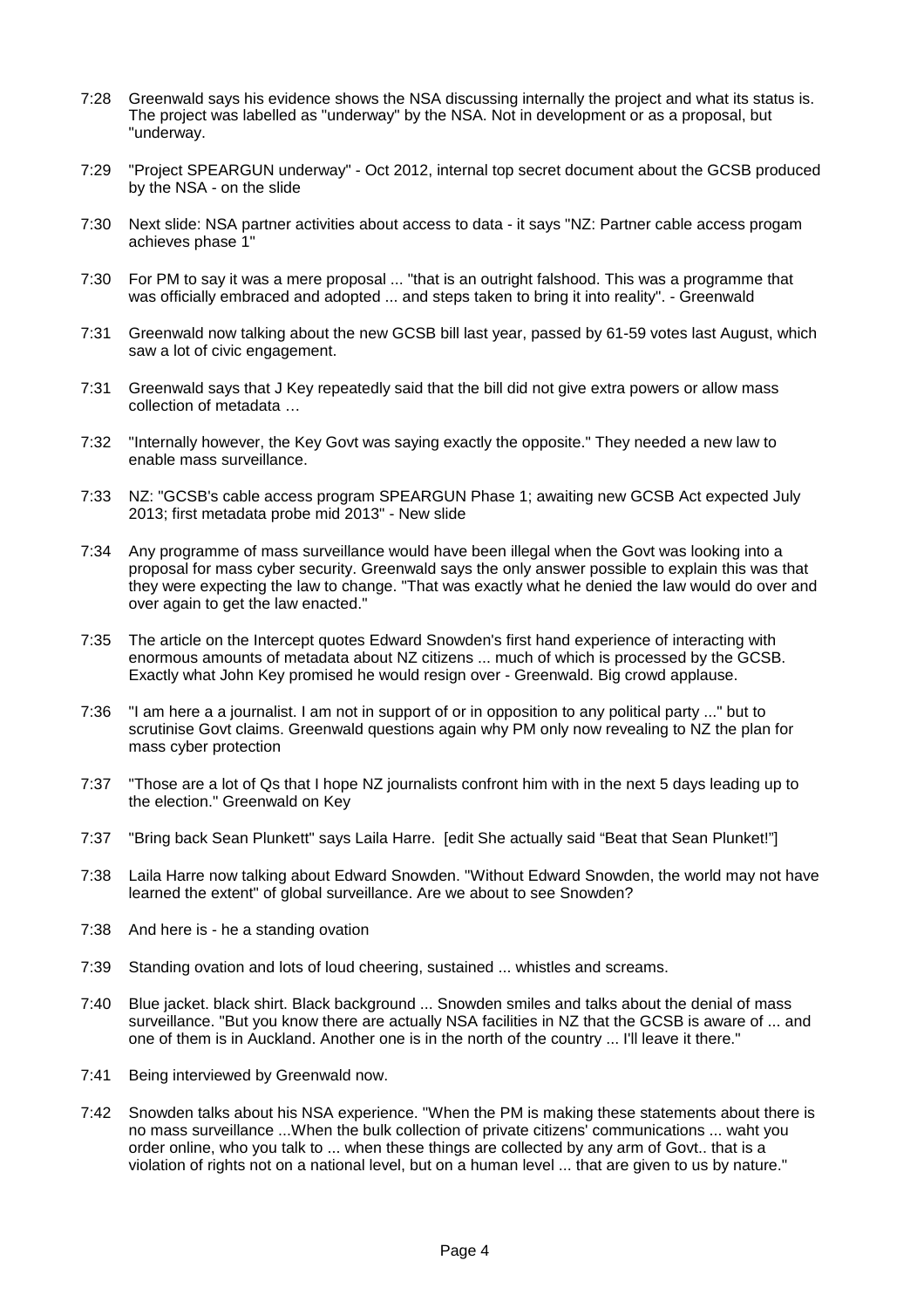- 7:43 When I worked at the NSA ... you can think of it as a state-sponsored hack, you look at companies you look at targets around the world ... that was when I realised the absolute scale of how deep this went
- 7:44 I could be looking at a system in Japan ... in Germany ... in NZ." XKEYSCORE means that the NSA and the five eyes alliance has a system of sensors around the world. "Some of them are cable taps ...
- 7:45 "there is a network of sensors around the world." They say there's no way to tap a fibre optic cable without us knowing about it and without taking our cable down, but the NSA has done it around the world.
- 7:46 I sitting at the NSA come in in the morning. I type in my search. Let's say I want to read J Key's emails ... it sends that search to every sensor around the world, and they search the metadata and content - which is held for about three to five days ... I can see everything. What book you looked at at amazon.com last week. I can see who you talked to, who your friends on FB are ... I can read the emails you wrote ... fingerprints that track where you've been on the web.
- 7:47 When I'm typing in this search, I say where in the world, which sensor I want it to go to. I know there is mass surveillance in NZ, because one of those sensor networks is in NZ.
- 7:48 "What about the GCSB's involvement in XKEYSCORE ... to this day he says 'I won't talk about it because it's related to foreign intelligence.'" But it's related to every man woman and child in NZ
- 7:49 That decision [for mass surveillance] doesn't belong to John Key ... that decision belongs exclusively to the people of that country. I think it's wrong of him to take away the public seat at the table of Govt, and say 'you'll simple have to trust us'.
- 7:50 Greenwald asks based on his firsthand work with XKEYSCORE that within Five Eyes there are large amounts of indiscriminate data about NZers and the GCSB contributes to that. Snowden says "absolutely ... and it's not just metadata ... that exists comprehensibly."
- 7:51 "Specifically yes, the GCSB not only uses XKEYSCORE, they have expanded it, contributed to its development. And that's a tremendously concerning thing," - Snowden
- 7:52 "Tell us what you want to do and we'll pass the law for you." Snowden on NZ to Five Eyes
- 7:52 Snowden agrees with Greenwald that PM needs to justify why the information wasn't released last year.
- 7:53 Snowden says XKEYSCORE involves metadata and content collection on citizens in NZ, their private communications ... and GCSB all have access to these communications. They are theoretically constrained by policy, they aren't really overseen. No accountability or public say on how they operate or whether they should exist at all.
- 7:54 Snowden asks why NZ was considering a programme that was illegal even just as a business case.
- 7:55 Snowden says there is no problem if the public agrees to mass surveillance, but the public are deceived by Govts
- 7:56 Is it right for our Govts to have the opportunity to know everything about us ... without us having any knowledge, without us having a say on it... this is every individual citizen to decide what kind of society it wants to live in.
- 7:56 Snowden gets applause for saying that at election time, the citizenry gets to decide about the Govt, rather than the other way round
- 7:56 Laila Harre now introducing Wikileaks founder Julian Assange.
- 7:57 Another standing ovation for Assange.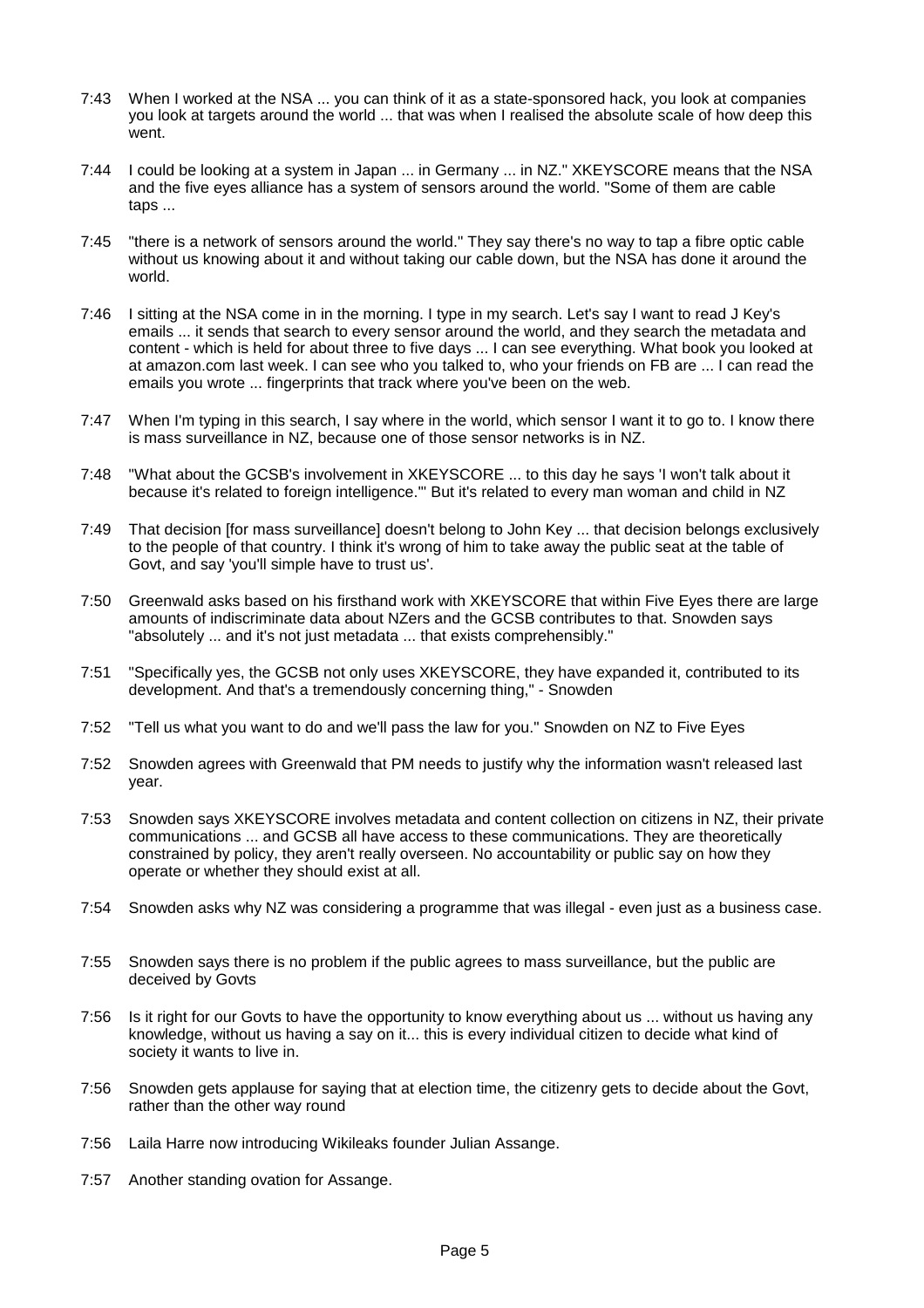- 7:58 "A loud banging sound as if someone has acquired the flat under the embassy ..." Assange on the applause.
- 7:58 Assange says NZ has a very important historical contribution to the understanding of the Five Eyes alliance.
- 7:59 Drilling sound in Assange's background. People chuckle.
- 7:59 Calls Nicky Hager a "great NZ journalist" for writing about the GCSB in the 1990s.
- 8:00 NZ is part of the Five Eyes Alliance, and it's easy to become confused as to what that means ... it is not an alliance of nations.
- 8:00 "It is an alliance of intelligence agencies operating within those five nations. It is often presented as if those five nations have come together ... " to bring their nations geopolitical power. But there has not been informed consent by those five nations.
- 8:01 "While once we could have considered this significant, but not a crucial matter that starts to affect the structure of society, that is no longer true. The level of mass surveillance ... is something that is now at the level where it must inevitably affect the structure of our society" and the international order.
- 8:03 If we look at simply the scale of the activity, we now have a situation where every single person who has access to the internet is being affected. Sometimes we think a claim about a general phenomena is a claim about the air, or the sky ... so general that we cannot be affected by it. Stalin once said that one man's death is a tragedy but the death of a million is a statistic. But I have been one of those people ... a target of the NSA.
- 8:03 Kim Dotcom in NZ has been a target of the GCSB, unlawfully, and no doubt most of the people on the panel have been some kind of target. We are specialists in this area ... we can see that we have been individually targeted.
- 8:05 Five Eyes is a "radical extremist project" putting NZers under a mass surveillance regime that automatically collects information ... "an extreme, bizarre Orwellian future".
- 8:06 People within GCSB have become addicted to that relationship with these bigger players, so they are happy to sacrifice the rights of NZers and move the society of NZ in a very strange direction in exchange for membership of this international intelligence club.
- 8:07 It operates without proper oversight ... having looked at the development of the Five Eyes Alliance ... I want to reiterate what Glen has talked about ... This is how things are done at this level. It is all back room deals about how to construct laws ... how to subvert monitoring of behaviour of intelligence agencies.
- 8:08 NSA was used to take revenge against NZ for its nuclear-free policy by cutting of the flow of information to NZ ... but that secret flow and access to that club continued in the background.
- 8:09 "Covert intelligence agencies by definition are designed to operate outside proper scrutiny and outside the law, and so they cannot be trusted, and the people who get into bed with them ... also cannot be trusted." Someone yells out "Kia ora!" and prompts applause.
- 8:10 Kim Dotcom thanks everyone, including Assange and Snowden. Calls them heroes.
- 8:10 Kim Dotcom says "we will close one of the five eyes". More wild applause.
- 8:11 Back to Assange again. He says he and Dotcom "share the same prosecutor". Dotcom waves at prosecutor, hoping he is watching the live stream.
- 8:12 Assange says US apply their laws to as many other countries as possible.
- 8:13 Groups operating out of Virginia are applying their law into NZ taking control of NZ police force to coerce actions in NZ to pluck out residents in NZ to other states.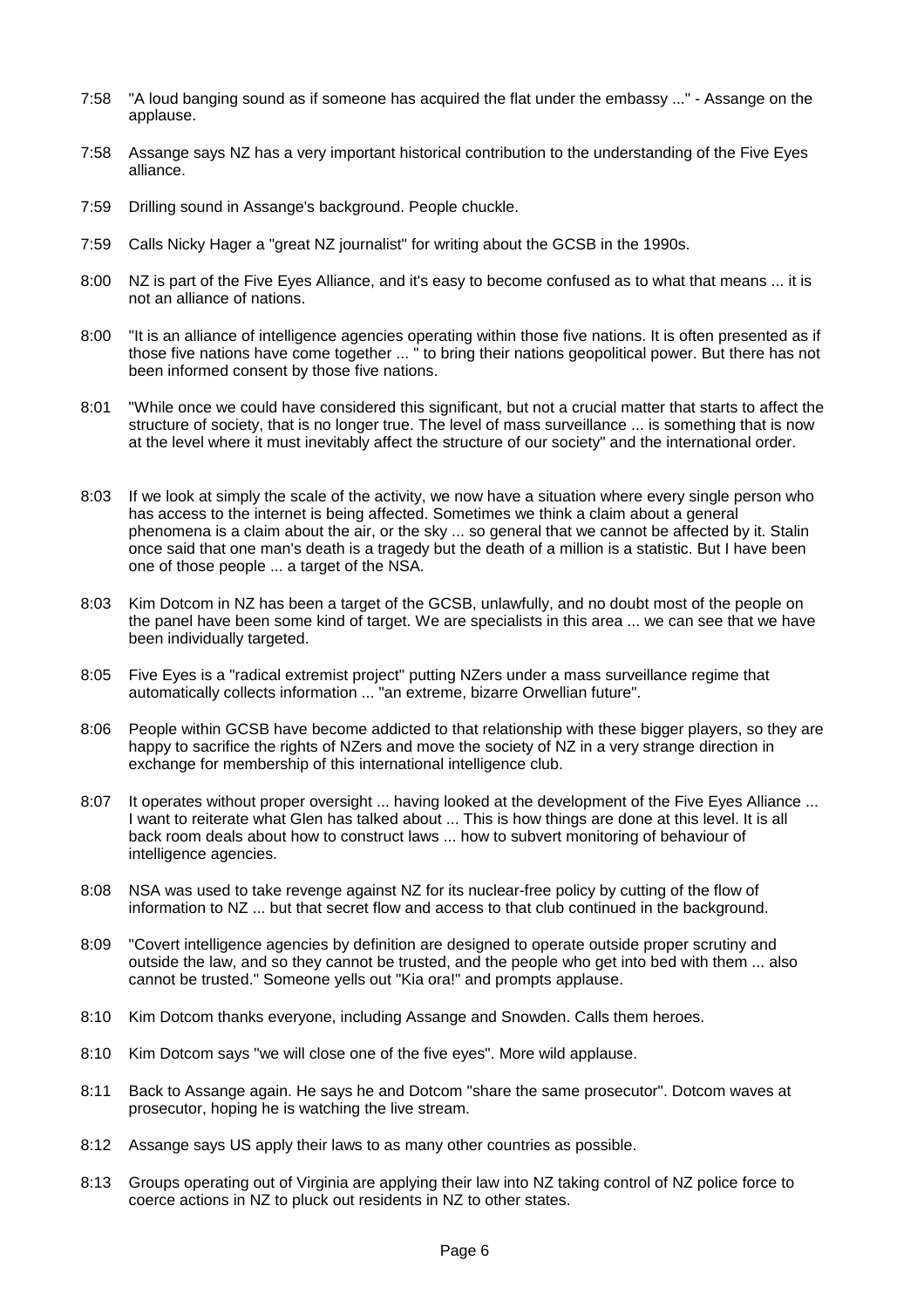- 8:13 When you are able to control their police forces, you are ... annexing that country, and that is a problem for NZ, and it's a problem for the rest of the world.
- 8:14 There are more than 69 countries being pulled in to extradition cases to that centre in Virginia ... trying to extend US law to other countries. - Assange
- 8:15 Kim Dotcom says there are two ways to fight mass surveillance. Politically, and with technology. He says his site Mega fights surveillance. Plugs his Mega video suite, fully encrypted. "So I'm really passionate about keeping everyone's data safe." Use Mega! Be safe!
- 8:17 Amsterdam to talk about why we must vote to stop the Trans Pacific Partnership Agreement. Amsterdam says it is a privilege to represent K Dotcom.
- 8:17 Amsterdam says he found John Key's biography in a bookstore ... reads the opening paragraphs.
- 8:18 About playing golf with Obama in Hawaii, watching his son sink a putt and get a high-five from Obama. "This was face time beyond their dreams," the books says.
- 8:19 Amsterdam says the TPP is an arrangement "that will take from you your sovereignty in a very powerful and personal way".
- 8:19 Using stealth tactics. "American Trade policy is manufactured by special interests ... for instance in respect to intellectual property, it is drafted by the Motion Picture Association".
- 8:20 They then engage in negotiations, and if a country that is a trading partner of the US does not behave according to US standards, a section 301 listing can be made which impacts their ability to continue to work with the US.
- 8:21 Amsterdam says this has pushed other countries to change their IP laws so they can access the US market. "Once an agreement is reached, there is another process called certification. NZ would actually give up its own right to certify compliance."
- 8:22 That right goes to the US Congress to determine NZ has actually amended its laws in keeping with the agreement, and if it hasn't, the agreement will not go into force. In Peru, the US govt drafted Peru's laws to allow them to enter a trade agreement with the US.
- 8:22 The power of these trade agreements to impact your life directly is very strong.
- 8:24 Amsterdam says the impact means that for a trader like John Key, you have a limited number of chips to give up. "John has begun improvising, and one of the chips he's begun to give up is your rule of law. I'm not alone in saying that .. The Law Society of NZ has been very strong in terms of the Key Govt and in terms of have the Key Govt behaved in terms of the spy bill." They went to the UN to complain.
- 8:24 What it complains of is the ways in which the Govt is using emergency or speedy powers to pass legislation.
- 8:25 Amsterdam now talking about the red shirt movement in Thailand. Thailand has more generals than the US. "Who's attacking Thailand?" And when he hears about terror in NZ, "Who's attacking NZ?"
- 8:26 "Our govts are trying to alienate us from each other, and they are using terror to invade our homes, to invade our internet accounts, and to engage in mass surveillance that is violative of our most basic constitutional rights." - Amsterdam
- 8:29 They need secrecy so we don't get pissed off. They have given that to themselves." Four years of secret negotiations over the TPPA - Amsterdam "This is what your Govt has agreed to.
- 8:29 The US use trade agreements to extraterritorially legislate, exporting American law and the "militarisation of justice". These are not commonwealth values, Amsterdam says.
- 8:31 "Large corporations are criminalising what they see as violations." The power of the state can be directed against individuals. Amsterdam now talking about the freezing of Dotcom's assets.